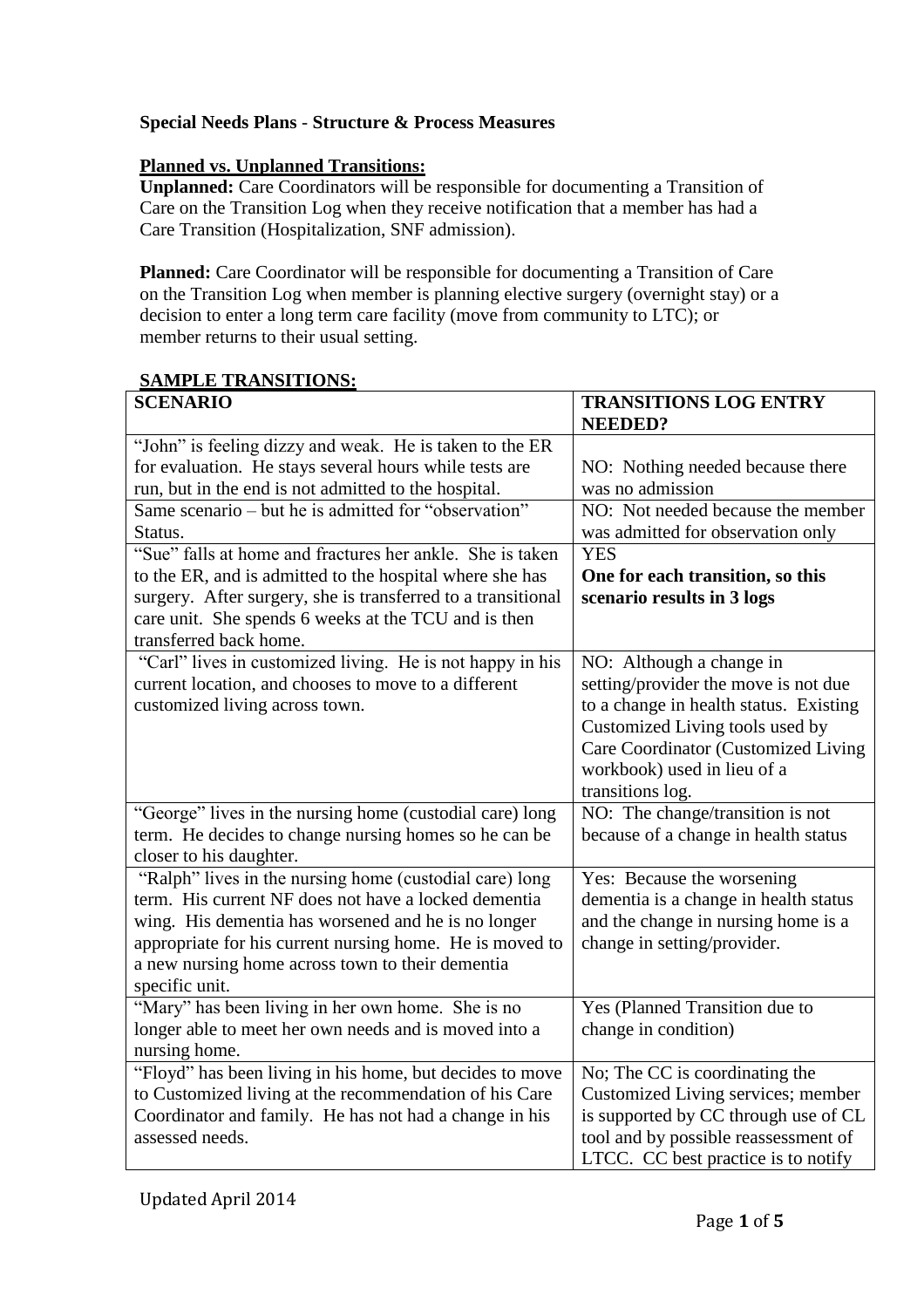|                                                              | PCP of change to CL. Existing                                  |
|--------------------------------------------------------------|----------------------------------------------------------------|
|                                                              | Customized Living tools used by                                |
|                                                              | Care Coordinator (i.e. Customized                              |
|                                                              | Living workbook) used in lieu of a                             |
|                                                              | transitions log.                                               |
| "Frank" has moved from the nursing home to a customized      | No; The CC is coordinating the                                 |
| living facility because his needs could be meet through a CL | Customized Living services.                                    |
| setting                                                      | Member is supported by CC through                              |
|                                                              | use of CL tool and by completing an                            |
|                                                              | LTCC. CC best practice is to notify                            |
|                                                              | PCP of change to CL setting.                                   |
|                                                              | <b>Existing Customized Living tools</b>                        |
|                                                              | used by Care Coordinator (i.e.                                 |
|                                                              | Customized Living workbook) used                               |
|                                                              | in lieu of a transitions log.                                  |
| "Bob" has been living in a customized living facility. His   | Yes: This is a change of setting resulting                     |
| condition has improved, and he is planning to move back      | from a change of condition. In the case                        |
| home to his own apartment in the community.                  | when someone goes from home to CL no                           |
|                                                              | log is needed because the Customized                           |
|                                                              | Living tools can be used in lieu of a log.                     |
|                                                              | When going from CL to home, these                              |
|                                                              | tools are not used, thus a log should be                       |
| "Fred" has been living in a Customized Living facility/24    | completed.<br>No: While "Fred's" condition has                 |
| hour customized living facility, and his dementia is         | worsened, he did not move to a                                 |
| worsening, he needs more assistance due to declining         |                                                                |
|                                                              | different provider, so this is not<br>considered a transition. |
| cognition. He moves to a secure/locked dementia unit in      |                                                                |
| another area of the same building.                           |                                                                |
| "Oscar" has been living in a Customized Living               | Yes. This is a change of health                                |
| facility/24 hour customized living facility, and his         | condition and change in                                        |
| dementia is worsening, he needs more assistance due to       | setting/provider. A transitions log                            |
| declining cognition. He moves to a secure/locked             | should be completed.                                           |
| dementia unit located at a different facility.               |                                                                |

## **SNP 4: Care Transitions DEFINITIONS**

**Transition**: Movement of a member from one care setting to another as the member's health status changes; for example, moving from home to a hospital as the result of an exacerbation of a chronic condition or moving from the hospital to a rehabilitation facility after surgery.

Planned Transitions include elective surgery or a decision to enter a long-term care facility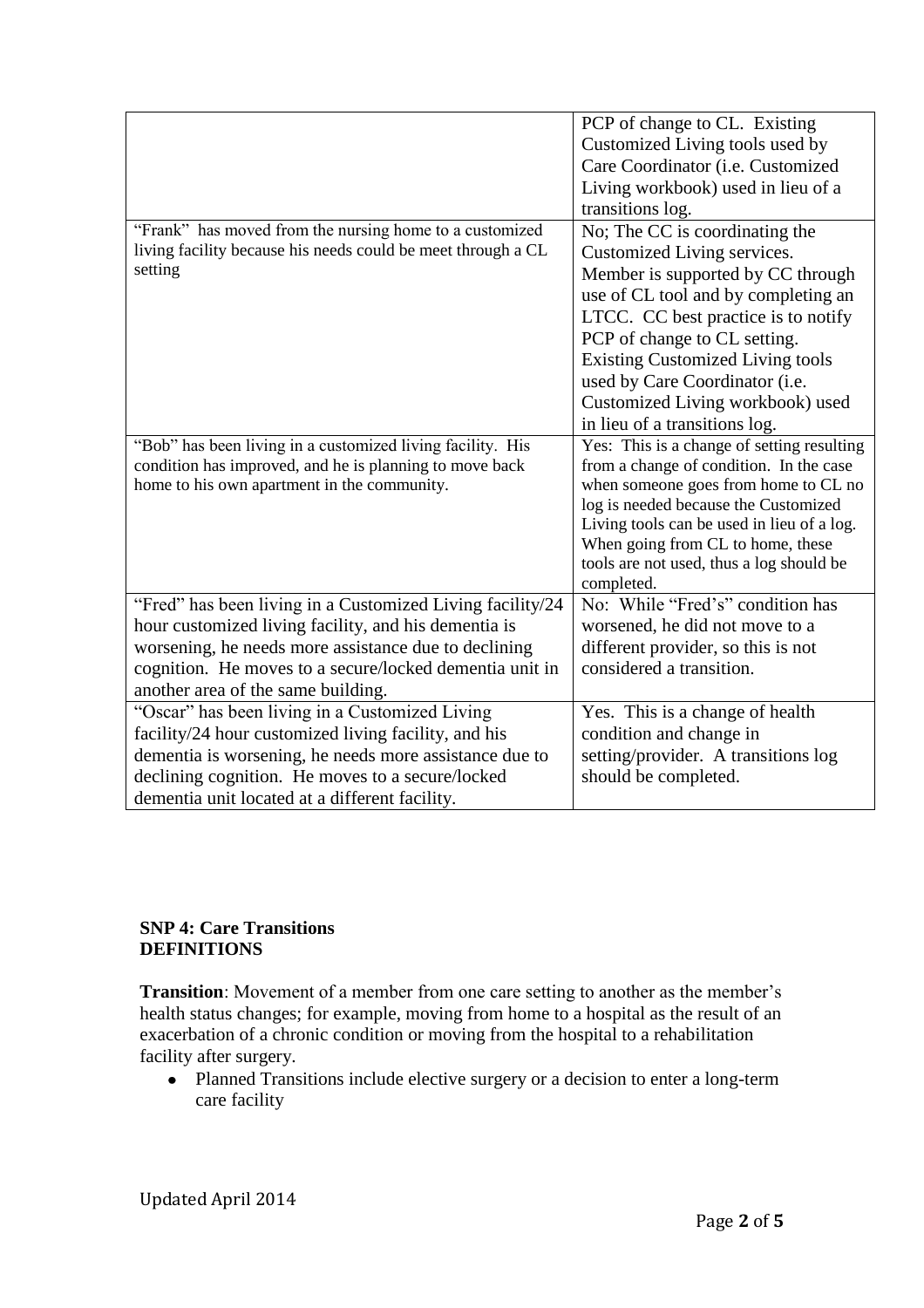**Care setting**: The provider or place from which the member receives health care and health-related services. In any setting, a designated practitioner has ongoing responsibility for the member's medical care. Settings include:

- Home (the designated practitioner in the home setting is the usual source of care or usual practitioner)
- Home health care
- Acute care
- Skilled nursing facility
- Custodial nursing facility
- Rehabilitation facility.

**Care plan:** A set of information about the patient that facilitates communication, collaboration and continuity of care across settings when members experience transitions. The care plan may contain, and is not limited to, both medical and nonmedical information (e.g. a current problem list, medication regimen, allergies, advance directives, baseline physical and cognitive function, contact information for all professional care providers or practitioners and informal care providers).

**Usual setting**: The setting where the member receives care on a regular basis; this may be the member's home or a residential care facility

**Receiving setting:** The setting responsible for the member's care after a transition. For members who transition to home, the receiving setting is the member's usual source of care.

**Sending setting:** The setting responsible for the member's care before a transition. For members who transition from home, the sending setting is the member's usual source of care.

**Transition process:** The period from identifying a member who is at risk for a care transition through the completion of a transition. This process goes beyond the actual movement from one setting to another; it includes planning and preparation for transitions and the follow-up care after transitions are completed.

# **Intent of SNP 4: Care Transitions**

Organization makes special effort to coordinate care when member moves from one setting to another (ex: dc from hospital).

- Without coordination some transitions (can) result in poor quality care and risks to patient safety.
- Look back period is the 6 months prior to the survey date (report date).
- $\bullet$ Older or disabled adults moving between different care settings are vulnerable to unsafe care when transition is poorly coordinated. Problems (can) arise with disease management, medication management, lack of follow up care, **receiving end poorly prepared or poorly informed.**
- Organization conducts transition activities as a part of case management.
- Organization must provide evidence to show how to meet these activities **TRANSITION LOG**!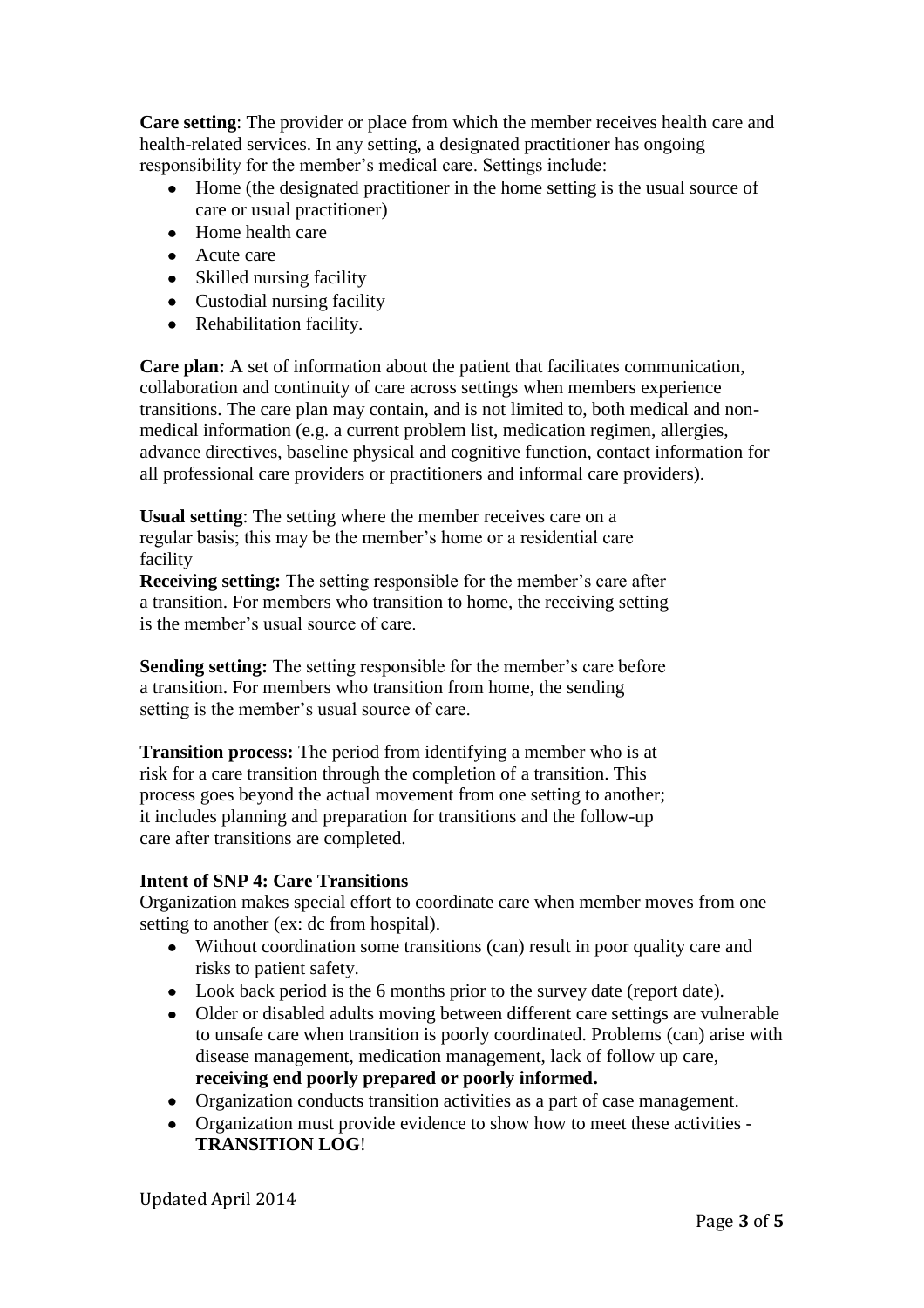## **Element A: Managing Transitions**

Organization facilitates safe transitions by assigning the following tasks and monitoring the systems performance

1. Planned transition will be occurring (elective surgery, dc from hospital to NF)

2. Planned and unplanned transitions sharing sending settings care plan to receiving setting within one business day of notification of the transition

3. Planned and unplanned transitions notify the patients (members) **usual** practitioner (PCP) of the transition

## **Element B: Supporting Member through Transition**

Organization facilitates safe transitions by assigning the following tasks and monitoring the systems performance

1. Planned and unplanned transitions from any setting to another setting,

communicate with member or responsible party **about care transition process**

 (example: ... this is what usually happens when going from a hospital to SNF/transitional care....)- **specified timeframe of one business day of notification** 

2. Planned and unplanned transitions....communicate to member or responsible party **about changes to the member's health status-plan of care in specified timeframe....**

3. Planned and unplanned transitions ......provide member with consistent person (Care Coordinator) **who will support member through the transition process in specified timeframe**

#### **Element C: Analyzing Performance**

- 1. Organization analyzes its performance annually of its aggregate performance
- 2. Drawing appropriate samples
- 3. Quantitative and Qualitative analysis
- 4. Identify opportunities for improvement

# **Element D: Identifying Unplanned Transitions**

Organization identifies transitions by reviewing the following for facilities in its network

- 1. Reports of hospital admissions within one business day of admission
- 2. Reports of admission to long-term care facilities within one day of admission

# **Element E: Analyzing Transitions**

1. Analyzing data at least to ID members at risk of a transition (unplanned) (**Risk Lists)**

2. Analyzing rates of all member admissions to hospitals and ED/ER visits at least annually to ID areas of improvement

# **Element F: Reducing Transitions**

1. Coordinated services for members at high risk of having a transition

2. **Educating members** or responsible parties about transitions and how to prevent unplanned transitions